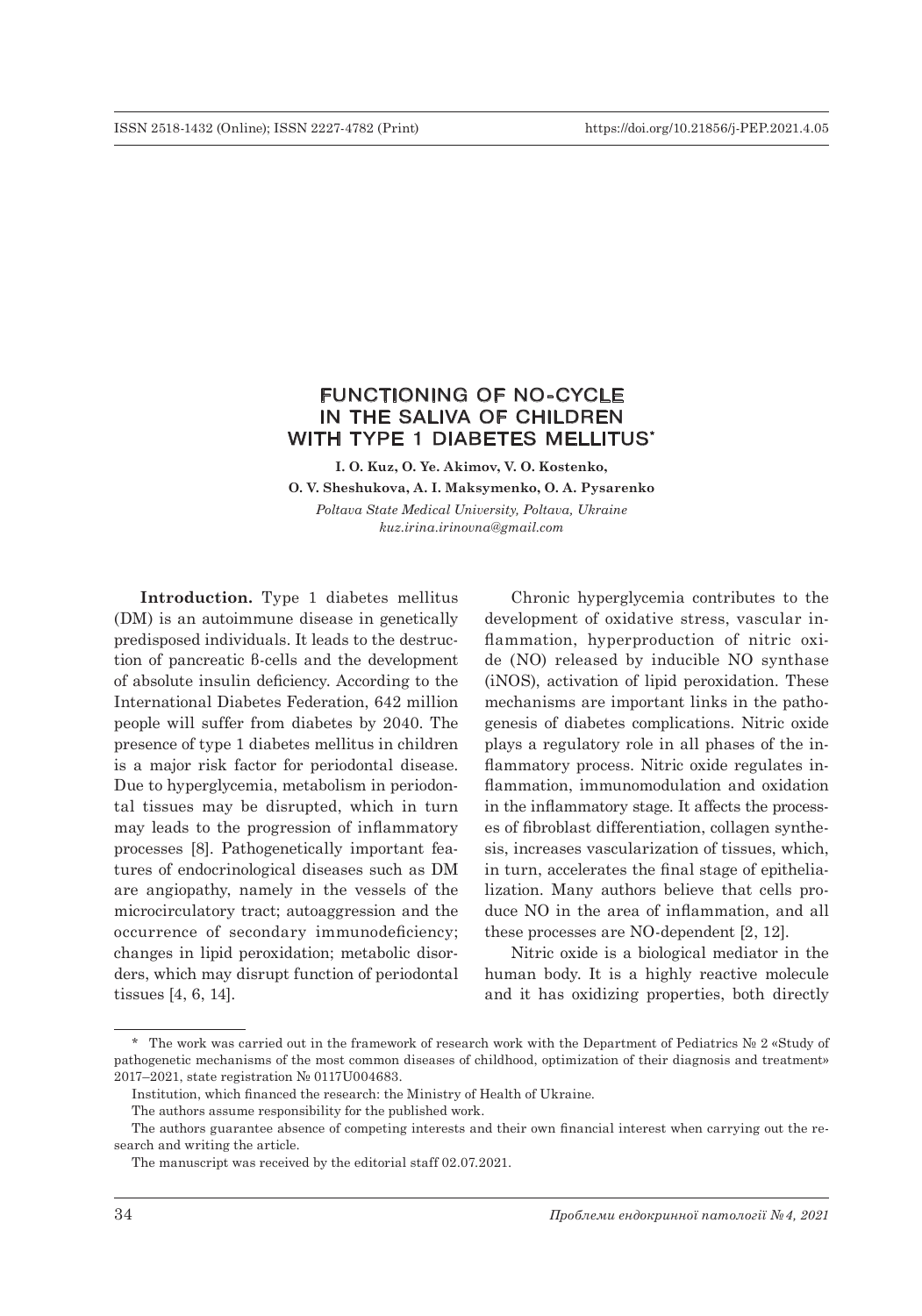and in the form of more toxic peroxynitrite. These properties determine the bactericidal and cytotoxic effects of NO and its protective qualities, which are manifested in the stimulation of antimicrobial activity and cytotoxicity [3, 5]. NO gets into biological fluids due to its and L-citrulline formation from L-arginine and  $O_2$  using NADPH<sub>2</sub> under the influence of various isoenzymes of nitric oxide synthase (NO-synthase): two constitutive types, namely endothelial NO-synthase (eNOS) and neuronal NO-synthase (nNOS), and inducible NOsynthase (iNOS). Its induction is carried out by proinflammatory cytokines. Neuronal and endothelial nitric oxide synthases are Ca<sup>2+</sup> -dependent enzymes. The first one is mainly expressed in the central and peripheral nervous system. Endothelial NO-synthase is present mainly in vascular endothelial cells. These two isoforms are constitutive, but in different pathological conditions, their expression can be changed, which is accompanied by a decreasing of NO formation. Physiological production of nitric oxide under the action of constitutive NO-synthase is aimed to maintaining a certain tissue balance in NO metabolism. Macrophage nitric oxide synthase is predominantly iNOS

and is not expressed continuously in tissues, but is expressed and synthesized de novo under the influence of inflammatory stimuli. It is Ca2+-independent in its activation and serves as a source of large amounts of NO, which has a detrimental effect on bacteria and viruses. NO as product of inducible NO-synthase, can enhance the inflammatory changes in the tissues leading to venous congestion [10, 11, 15].

It is known that iNOS expression is activated by a number of factors capable of inducing insulin resistance, such as glucose under conditions of hyperglycemia and free fatty acids. This activation is mediated mainly through the activation of nuclear factor κB (NF-κB). Violation of NF-κB signaling is considered to be the molecular basis of many pathological processes such as metabolic syndrome and DM [2, 6].

Despite the large number of experimental studies, the effect of type 1 diabetes as systemic change in metabolism on the production of NO in the oral cavity is still unclear.

**The aim** of our research work was to determine the activity of NO-synthase and arginase in oral fluid in children of primary school age with insulin-dependent diabetes mellitus.

## **MATERIALS AND METHODS**

We examined 82 children (from six to twelve years old), including 56 children with type 1 diabetes mellitus and 26 children without somatic diseases.

According to our dental examination, all the patients were divided into the following subgroups:

Group  $1 - 13$  children with clinically healthy periodontium and no comorbidities, this group was a control one;

Group 2 — 13 children of children without comorbidities and with chronic catarrhal gingivitis (HCG);

Group 3 — 26 children with type 1 diabetes mellitus without signs of periodontitis;

Group 4 — 30 children with type 1 diabetes mellitus who had chronic catarrhal gingivitis.

Exclusion criteria: children who had previous orthodontic treatment or were undergoing orthodontic treatment at the time of the examination, current smoking, periodontal treatment or antibiotic therapy in the last 6 months, any

other systemic diseases, the presence of eruptive gingivitis at the time examination. We also excluded children with diabetes mellitus with any other complications than periodontal inflammation and children with decompensated diabetes mellitus.

NO-synthase (NOS) activity was determined by the difference in nitrite concentration before and after incubation of tissue homogenate. The activity of nitrites was determined by determining the diazo compounds formed in the reaction with sulfanilic acid, and then carried out the reaction with α-naphthylamine (Griss-Ilosvay Reagent). As a result, red derivatives (azo dyes) were formed. The intensity of the color is proportional to the activity of nitrites. Aminoguanidine is a selective inhibitor of the inducible form of NOS, so the addition of aminoguanidine to the incubation mixture will determine the activity of NOS constitutive forms.

The method of determining arginase activity was based on analysis the difference in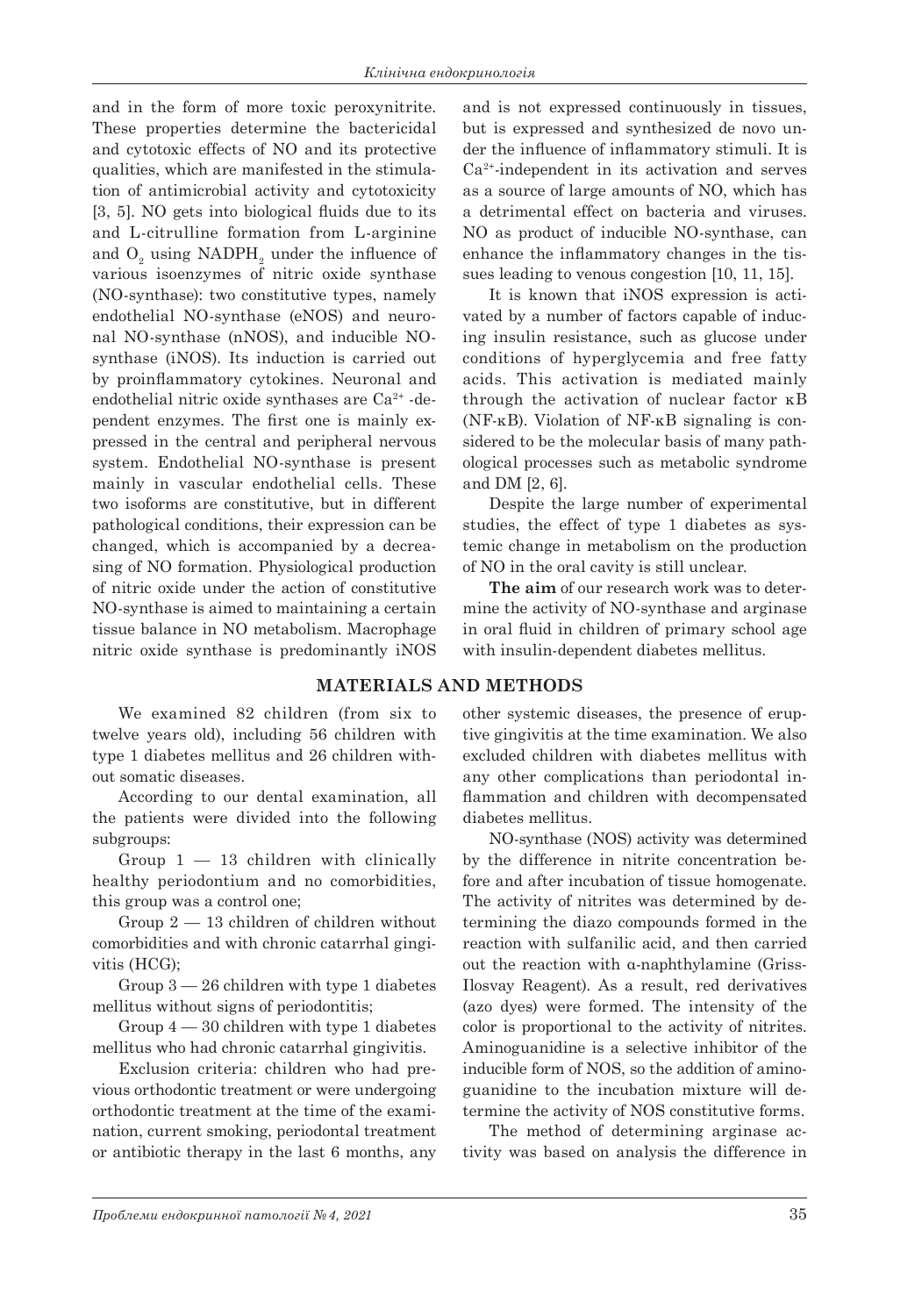the concentration of L-ornithine before and after incubation in phosphate buffer solution containing L-arginine. The concentration of L-ornithine is determined by the color product formed in the reaction with Chinard reagent in Khramov's modification.

We carried out the collection of unstimulated oral fluid in the morning, at the same time, on an empty stomach. Patients were previously asked to rinse the mouth. Sampling was performed by spitting 4 ml of oral fluid into sterile, tightly closed plastic tubes after 30 minutes. The collected oral fluid was delivered to the laboratory.

Statistical processing of the results was performed with the help of Real Statistics ex-

We did not find a statistically significant difference between groups 1 and 2. There were no significant changes in the composition of saliva in somatically healthy children with healthy gums and somatically healthy children with chronic catarrhal gingivitis. The values of inducible NO synthase and arginase are almost indistinguishable in these groups (Table).

A statistically significant difference was found for all isoforms of NO-synthase and arginase between groups 1 and 3. We had noted an increase in the value of iNOS in 1.65 times and a decrease in ARG in 1.57 times, when we compared the values of inducible NO-synthase and arginase between groups 1 and 3 (in somatically healthy children with healthy gums and children with type 1 diabetes mellitus with healthy gums). An increase in the iNOS/ARG index demonstrates the predominance in the oral fluid of the L-arginine breakdown by the NOS-dependent pathway, which could lead to excessive NO production and the development of nitrosative stress. Such a violation of the indicators' balance showed us a decrease in regenerative capacity in the mucous membrane in persons with type 1 diabetes mellitus.

A statistically significant difference was observed in the activity of constitutional, inducible synthase,  $NO<sub>2</sub>$  content and arginase activity between children with type 1 diabetes mellitus with healthy gums (group 3) and chronic catarrhal gingivitis (group 4). The activity of iNOS in group 4 decreased by 1.23 times

tension for Microsoft Excel. The significance of the differences between groups was estimated by Khruskal-Wallis ANOVA test with following paired comparison by Mann-Whitney test. Differences were deemed significant if p was lower than 0.05.

The scientific materials comply with the rules of humane treatment of patients in accordance with the requirements of the Tokyo Declaration of the World Medical Association, international recommendations of the Helsinki Declaration of Human Rights, the Council of Europe Convention on Human Rights and Biomedicine, Laws of Ukraine, the orders of the Ministry of Health of Ukraine and ethics code of requirements of Ukraine.

**RESULTS AND THEIR DISCUSSION**

compared with group 3,  $NO<sub>2</sub>$  decreased by 1.44 times, and the activity of ARG increased in 1.71 times. Increased ARG activity in group 4 children may lead to competition between NOS and ARG for L-arginine, resulting in the separation of cNOS from the substrate and the transition of cNOS to superoxide anion radical production instead of productive NO [7, 9].

We also compared the level of glycosylated hemoglobin in groups 3 and 4. Glycosylated hemoglobin (A1c (HbA1c)) shows the average blood glucose level in recent months. The norm is 4–5.6%. The level of A1c (HbA1c) in the groups of children with type I diabetes is almost twice as high as normal and is 9.47 %  $\pm$  0.50 in group 3 and 8.11  $\pm$  0.22% in group 4. We found a statistically significant difference in the level of A1c (HbA1c) in the groups of children with diabetes mellitus. That is why we should take into account not only the presence of local factor (chronic catarrhal gingivitis), but also the important role of hyperglycemia in the development of nitrosative stress, when we compare the activity of constitutional, inducible synthase,  $NO<sub>2</sub>$  and arginase level in groups 3 and 4.

A statistically significant difference was also observed for all isoforms of NO-synthases and  $NO<sub>2</sub>$  between groups 1 and 4 (control group and group of children with chronic catarrhal gingivitis). The activity of inducible NO-synthase in group 4 is 1.35 times bigger than in group 1. ARG activity in group 4 is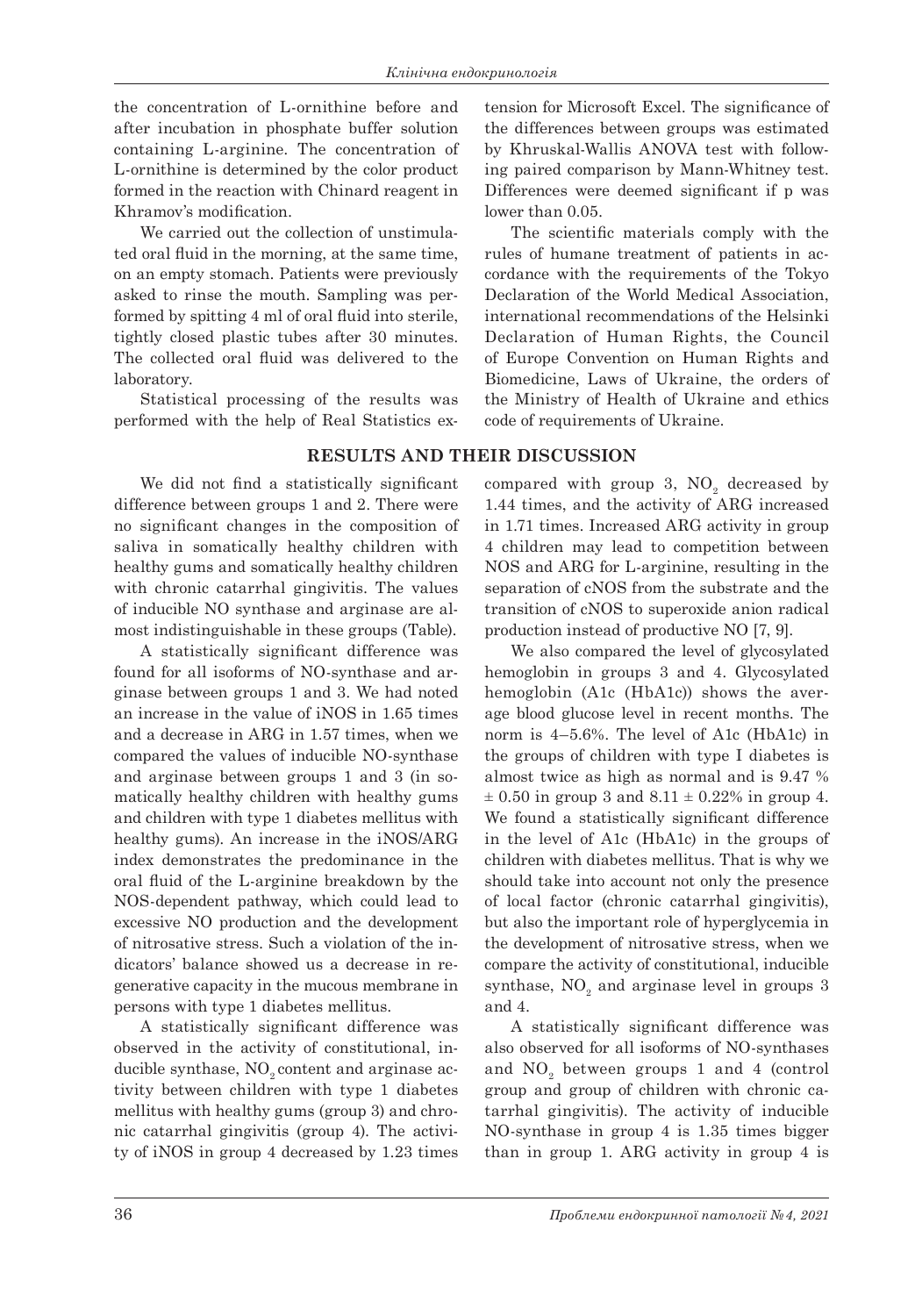Table.

|                                        | Groups                          |                                             |                                                                     |                                                         |
|----------------------------------------|---------------------------------|---------------------------------------------|---------------------------------------------------------------------|---------------------------------------------------------|
| <b>Indexes</b>                         | Healthy<br>children<br>$n = 13$ | Healthy<br>children with<br>HCG<br>$n = 13$ | Children with<br>type I diabetes<br>and healthy<br>gums<br>$n = 26$ | Children with<br>type I diabetes<br>and HCG<br>$n = 30$ |
|                                        | 1                               | $\mathbf{2}$                                | $\mathbf{a}$                                                        | 4                                                       |
| $gNOS$ , µmol/min per g<br>of protein  | $0.54 \pm 0.02$<br>**<br>*****  | $0,55 \pm 0,02$<br>****                     | $0.87 \pm 0.07$                                                     | $0.75 \pm 0.04$                                         |
| cNOS, µmol/min per g<br>of protein     | $0,09 \pm 0,001$<br>**<br>***** | $0.09 \pm 0.001$<br>****                    | $0,11 \pm 0,001$<br>***                                             | $0.13 \pm 0.004$                                        |
| $iNOS$ , µmol/min per g<br>of protein  | $0.46 \pm 0.02$<br>**<br>*****  | $0.46 \pm 0.02$<br>****                     | $0.76 \pm 0.07$<br>***                                              | $0.62 \pm 0.04$                                         |
| $NO2$ , nmol/L                         | $2,53 \pm 0,11$<br>**<br>*****  | $2,50 \pm 0,20$<br>****                     | $1.93 \pm 0.15$<br>***                                              | $1,34 \pm 0,14$                                         |
| $ARG, \mu$ mol/min per g<br>of protein | $0.66 \pm 0.02$<br>**           | $0.67 \pm 0.02$                             | $0.42 \pm 0.03$<br>***                                              | $0.72 \pm 0.03$                                         |
| iNOS/ARG ratio                         | 0,70                            | 0,69                                        | 1,81                                                                | 0,86                                                    |

## **NO-synthase and arginase activity in the oral fluid of somatically healthy children and children with type 1 diabetes mellitus**

*Note:* 

\* the difference is significant between groups 1 and 2,  $p < 0.05$ ;<br>\*\* the difference is significant between groups 1 and 2,  $p < 0.05$ ;

\*\* the difference is significant between groups 1 and 3,  $p < 0.05$ ;<br>\*\*\* the difference is significant between groups 2 and 4  $p < 0.05$ ;

\*\*\* the difference is significant between groups 3 and 4,  $p < 0.05$ ;<br>\*\*\*\* the difference is significant between groups 9 and 4,  $p < 0.05$ ;

\*\*\*\* the difference is significant between groups 2 and 4,  $p < 0.05$ ;<br>\*\*\*\*\* the difference is significant between groups 1 and 4,  $p < 0.05$ .

the difference is significant between groups 1 and 4,  $p < 0.05$ .

 $0.72\pm0.03$ , so there was no statistically significant difference with a similar indicator in the first group, but the value of this indicator was almost twice as high as in children of group 3. It can be assumed that changes in the activities of NOS isoforms are a consequence of the systemic effects of insulin deficiency because these changes are similar to the changes observed in group 3 when comparing with group 1 [1, 13].

It should be noted that there was no statistically significant difference in the values of ARG activity in groups 2 and 4 (healthy children with HCG and children with type I diabetes and HCG). It was high enough compared with groups of children with healthy gums and evidenced about the activation of regenerative processes. The lack of changes in ARG activity can be explained by dysregulation in the nitric

oxide cycle caused by a local factor (gingivitis). Increased ARG activity in groups 2 and 4 compared with group 1 indicated an adaptive response aimed at repairing gum damage, as the result of arginase cleavage of L-arginine is the formation of powerful regeneration stimulants — polyamines (spermine, spermidine). The activity of iNOS in group 4 was 1.35 times greater than in group 2. Based on this, increased NO production from NOS is a consequence of insulin deficiency (systemic factor) [2, 4, 12, 14].

It is known that both constitutive and inducible NO-synthases play a role in the production of NO in the early phase of inflammation, thereby demonstrating its pro-inflammatory effect. At the same time, NO-synthases control the biosynthesis of proinflammatory interleukins, which are inhibitors of the inflammatory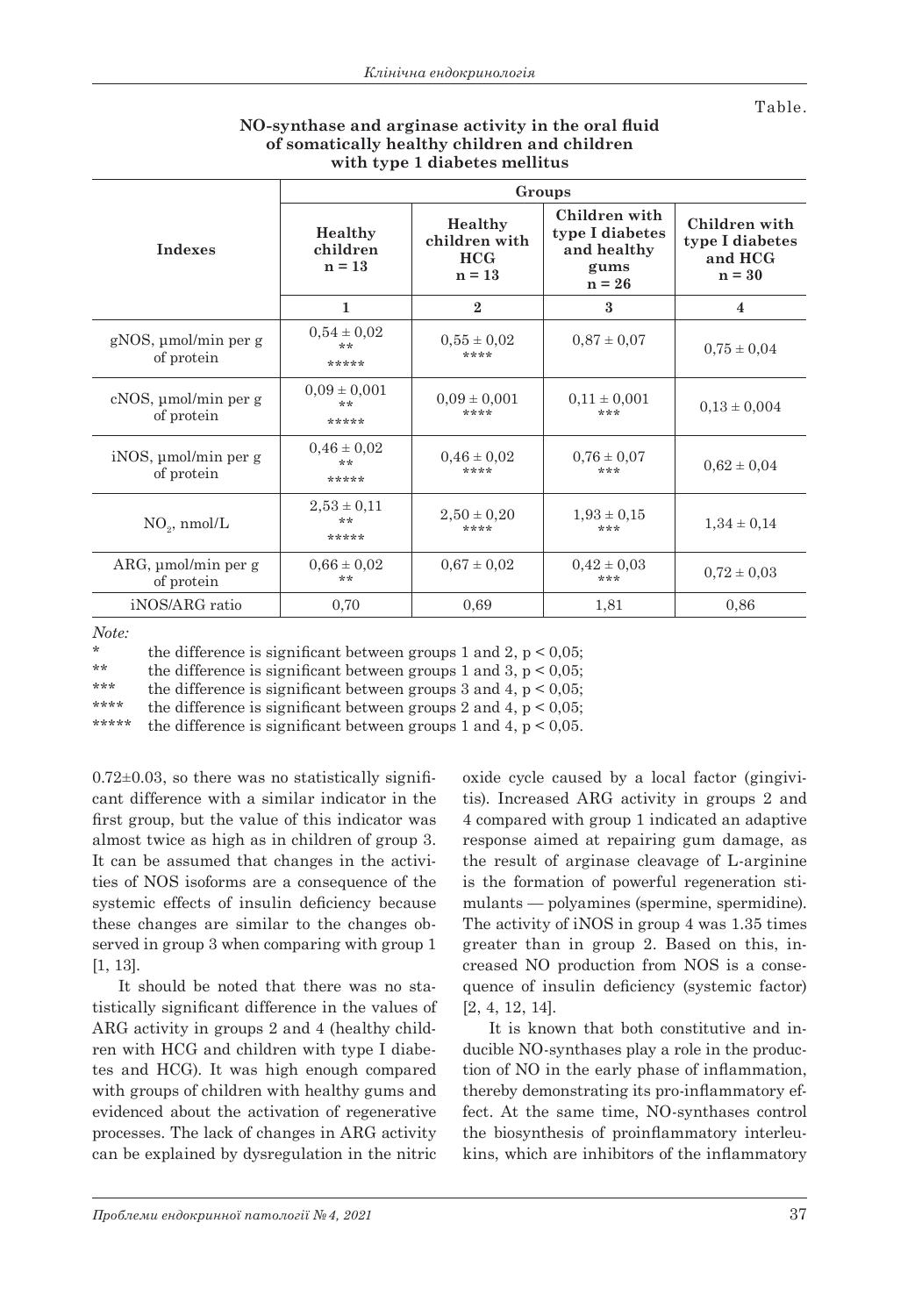response. Thus, NO synthases and nitric oxide produced by them are «true» regulators of inflammation.

The content of nitrates and nitrites in the oral fluid is a rather variable feature. We should take into account not only the number of stable metabolites of NO, but also the activ-

Activity of inducible NO-synthase has a significant impact on the formation of stable NOmetabolites in the oral cavity of primary school children with type 1 diabetes mellitus.

The presence of chronic catarrhal gingivitis both in healthy children and in children with type 1 diabetes mellitus does not change the formation of stable NO metabolites in the oral

ity of nitrate-nitrite reductase complex, when quantifying the content of NO in the oral cavity. The accumulation of nitrites and nitrates in the oral fluid with low activity of reductase enzymes is an unfavorable prognostic sign and indicates inflammatory processes in the gums.

## **CONCLUSIONS**

cavity, though its presence triggers the adaptive reaction by increasing the arginase activity.

The combination of systemic factor (type 1 diabetes mellitus) and local (chronic catarrhal gingivitis) leads to dysregulation of the NOcycle and increasing of competition between NOS and ARG.

### **REFERENCES**

- 1. Akimov OY, Kostenko VO. *Ukr Biochem J* 2016;88(6): 70-75. *https://*doi.org/10.15407/ubj88.06.070.
- 2. Amirshahrokhi K, Zohouri A. *Cytokine* 2021;138: 155- 394. *https://*doi.org/10.1016/j.cyto.2020.155394.
- 3. Barbadoro P, Ponzio E, Coccia E, et al. *Nitric Oxide* 2021; 106: 66-71. *https://*doi.org/10.1016/j.niox.2020.11.002.
- 4. Davanso MR, Crisma AR, Braga TT, et al. *Clin Sci (Lond)* 2020; 2: 13-48. *https://*doi.org/10.1042/CS20201348.
- 5. De Farias JO, de Freitas Lima SM, Rezende TMB. *Clin Oral Investig* 2020;24(12): 4197-4212. *https://*doi. org/10.1007/s00784-020-03629-2.
- 6. Gazyakan E, Hirche C, Reichenberger MA, et al. *Ann Plast Surg* 2020;84(1): 106-112. *https://*doi.org/10.1097/ SAP.0000000000002121.
- 7. Guerby P, Tasta O, Swiader A, et al. *Redox Biol* 2021;40: 101-861. *https://*doi.org/10.1016/j.redox.2021.101861.
- 8. Maksymenko AI, Sheshukova OV, Kuz IO, et al. *Wiadomości Lekarskie* 2021;LXXIV(6): 1336-1340. *https://*doi. org/10.36740/WLek202106109.
- 9. Molnar T, Horvath A, Szabo Z, et al. *Scand Cardiovasc J* 2021;55(2): 97-101. *https://*doi.org/10.1080/14017431.2 020.1821911.
- 10. Pignatelli P, Fabietti G, Ricci A, et al. *Int J Mol Sci* 2020; 21(20): 75-88. *https://*doi.org/10.3390/ijms21207538.
- 11. Rosier BT, Moya-Gonzalvez EM, Corell-Escuin P, Mira A. *Front Microbiol* 2020;11: 54-65. *https://*doi.org/ 10.3389/fmicb.2020. 555465.
- 12. Somayajulu M, McClellan SA, Pitchaikannu A, et al. *J Ocul Pharmacol Ther* 2021;37(1): 12-23. *https://*doi. org/10.1089/jop.2020.0105.
- 13. Soodaeva S, Klimanov I, Kubysheva N, et al. *Oxid Med Cell Longev* 2020; 19: 85-92. *https://*doi.org/10.1155/ 2020/4859260.
- 14. Ünüvar S, Melekoğlu R, Şalva E, et al. *J Diabetes Metab Disord* 2020;19(2): 1391-1396. *https://*doi.org/10.1007/ s40200-020-00659-1.
- 15. Zahorán S, Szántó PR, Bódi N, et al. *Antioxidants (Basel)* 2021;10(4): 575-583. *https://*doi.org/10.3390/antiox10040583.